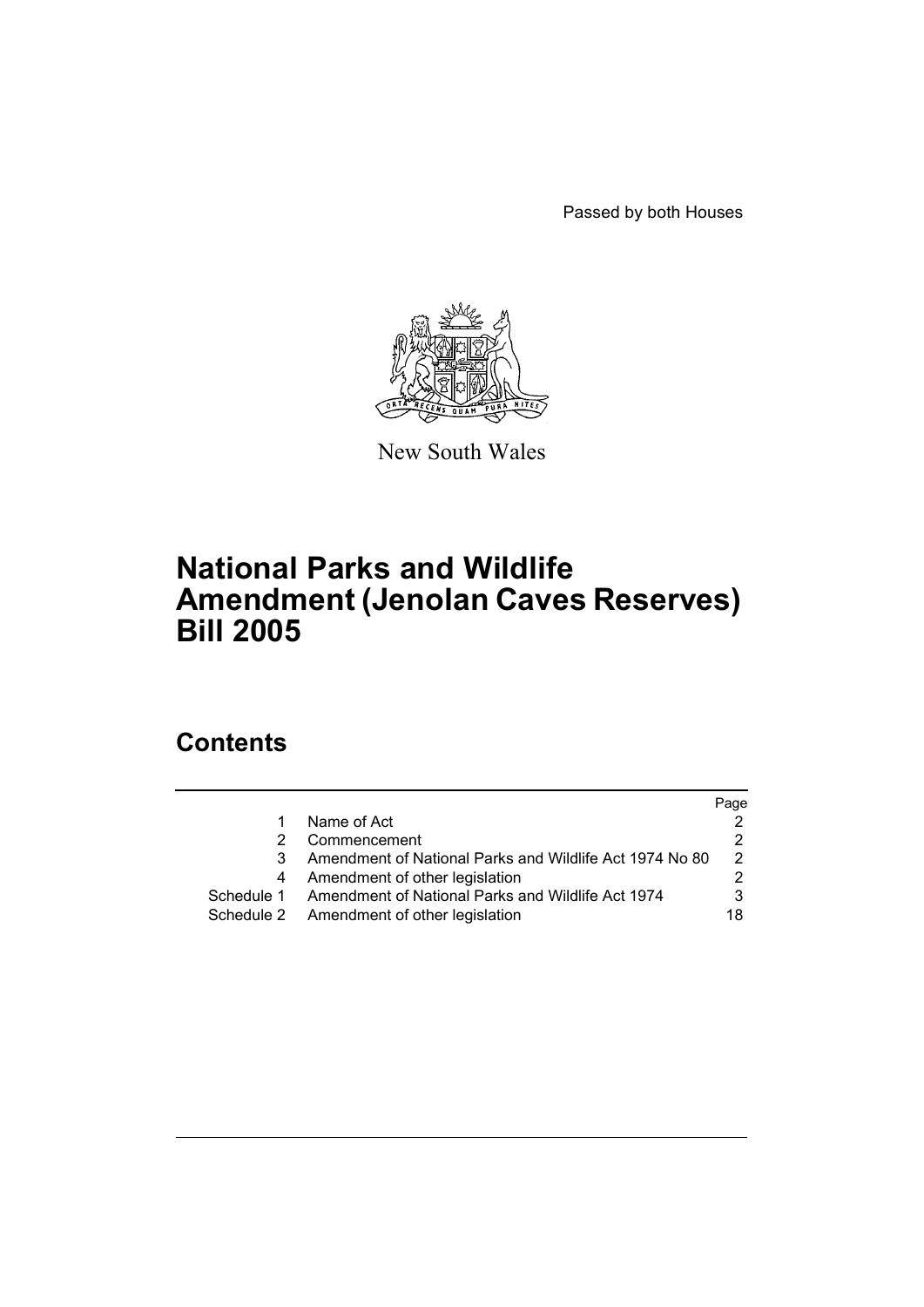*I certify that this PUBLIC BILL, which originated in the LEGISLATIVE ASSEMBLY, has finally passed the LEGISLATIVE COUNCIL and the LEGISLATIVE ASSEMBLY of NEW SOUTH WALES.*

> *Clerk of the Legislative Assembly. Legislative Assembly, Sydney, , 2005*



New South Wales

# **National Parks and Wildlife Amendment (Jenolan Caves Reserves) Bill 2005**

Act No , 2005

An Act to amend the *National Parks and Wildlife Act 1974* to dissolve the Jenolan Caves Reserve Trust and to establish a Karst Management Advisory Committee; and for other purposes.

*I have examined this Bill, and find it to correspond in all respects with the Bill as finally passed by both Houses.*

*Chairman of Committees of the Legislative Assembly.*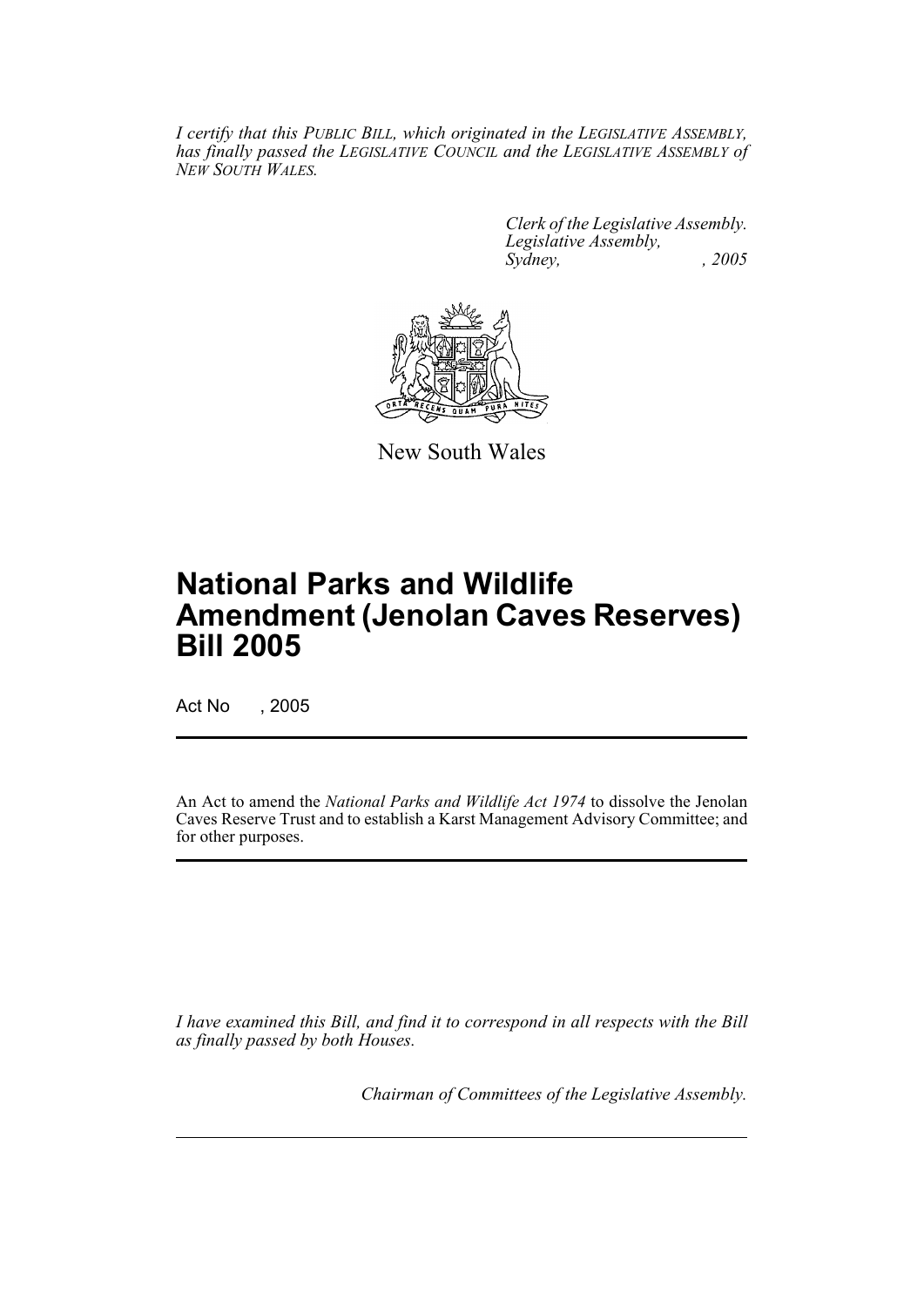# <span id="page-2-0"></span>**The Legislature of New South Wales enacts:**

# **1 Name of Act**

This Act is the *National Parks and Wildlife Amendment (Jenolan Caves Reserves) Act 2005*.

# <span id="page-2-1"></span>**2 Commencement**

This Act commences on a day or days to be appointed by proclamation.

# <span id="page-2-2"></span>**3 Amendment of National Parks and Wildlife Act 1974 No 80**

The *National Parks and Wildlife Act 1974* is amended as set out in Schedule 1.

# <span id="page-2-3"></span>**4 Amendment of other legislation**

The Acts and Regulation specified in Schedule 2 are amended as set out in that Schedule.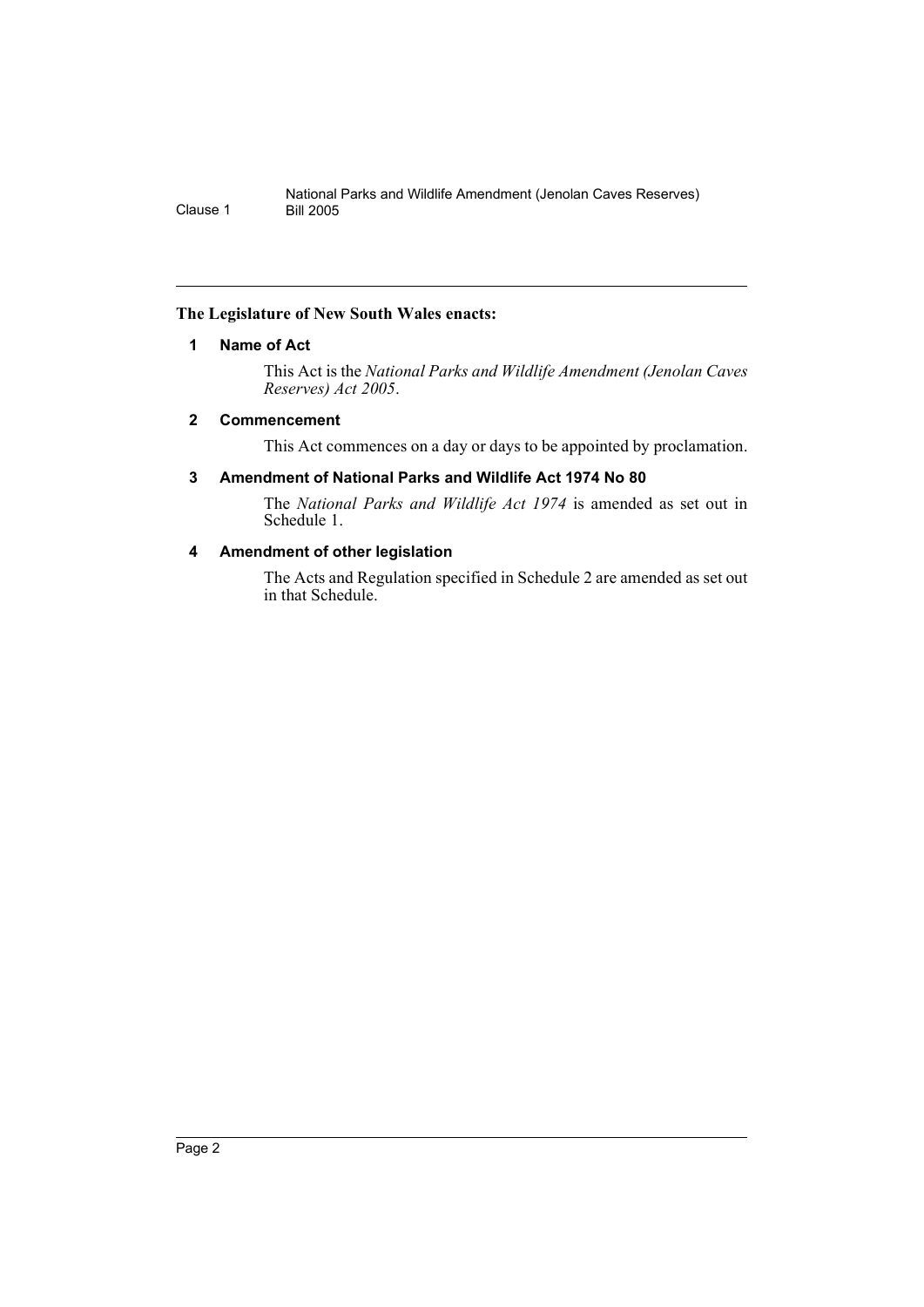Amendment of National Parks and Wildlife Act 1974 Schedule 1

# <span id="page-3-0"></span>**Schedule 1 Amendment of National Parks and Wildlife Act 1974**

(Section 3)

# **[1] Section 5 Definitions**

Omit the definitions of *Jenolan Caves Reserve Trust*, *Jenolan Caves Reserve Trust lands*, *member of the Jenolan Caves Reserve Trust Board* and *officer of the Jenolan Caves Reserve Trust* from section 5 (1).

# **[2] Section 8 Miscellaneous functions of Director-General**

Omit ", prospective honorary rangers and (with the concurrence of the Jenolan Caves Reserve Trust) officers of the Jenolan Caves Reserve Trust" from section 8 (8).

Insert instead "and prospective honorary rangers".

# **[3] Section 8 (11) and (12)**

Omit the subsections.

# **[4] Section 23 Functions and duties of Council**

Omit section 23 (3).

# **[5] Section 24 Constitution of advisory committees**

Insert "by the Minister" after "constituted" in section 24 (3).

# **[6] Part 3 Council and committees**

Insert after Division 3:

# **Division 4 Karst Management Advisory Committee**

# **29 Constitution of Karst Management Advisory Committee**

- (1) There is constituted by this Act the Karst Management Advisory Committee.
- (2) The Committee is to consist of:
	- (a) the Chairperson of the Committee who is to be the Director-General or a member of staff of the Department of Environment and Conservation nominated for the time being by the Director-General, and
	- (b) 9 other persons appointed by the Minister.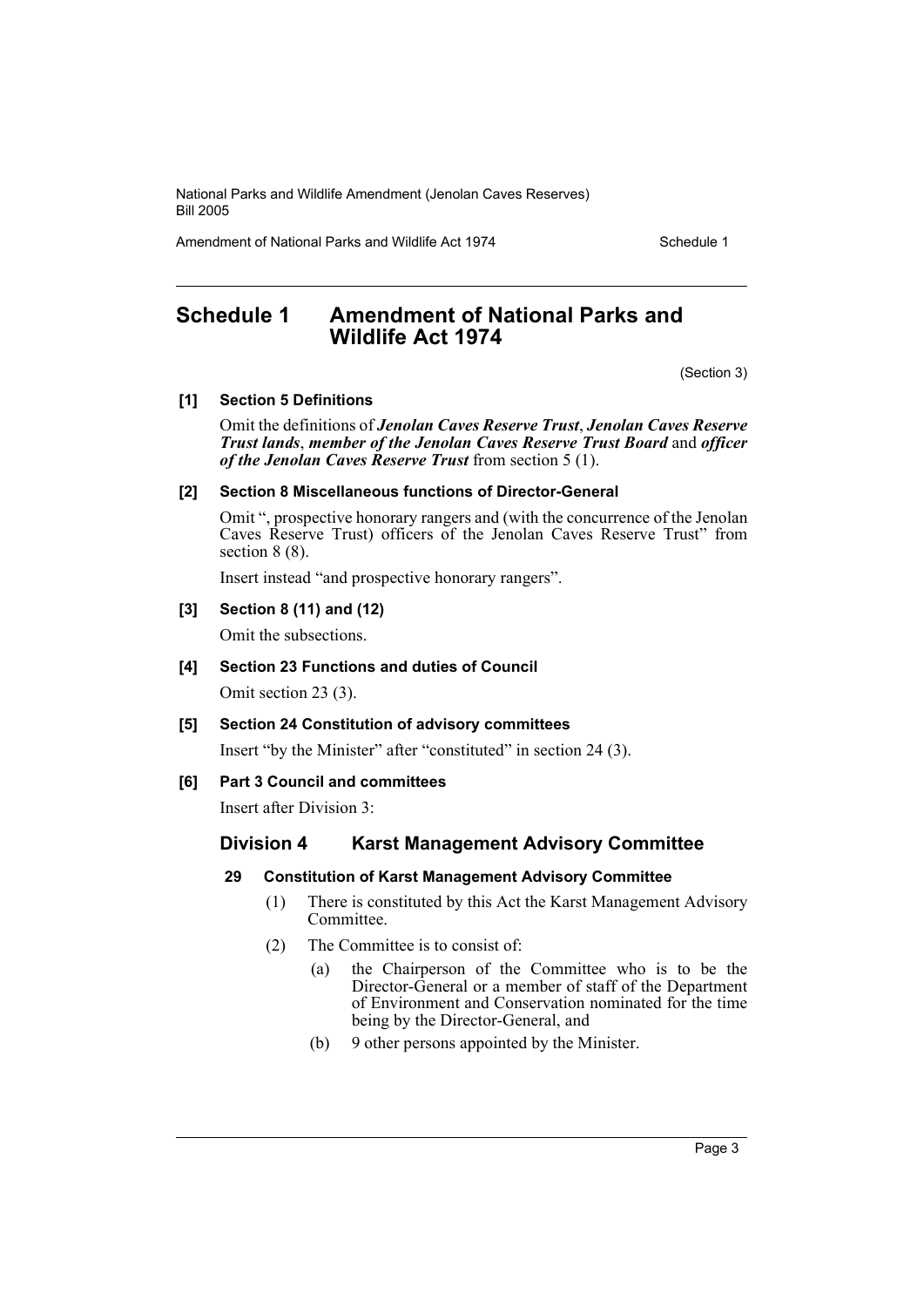Schedule 1 Amendment of National Parks and Wildlife Act 1974

- (3) Of the members appointed by the Minister under subsection (2) (b):
	- (a) one is to be a person who is a member of a regional advisory committee for a region that, in the opinion of the Minister, contains significant areas of karst, and
	- (b) one is to be a person who has qualifications in karst or earth sciences or in a related discipline, and
	- (c) one is to be a person with qualifications in geomorphology, hydrology, water management or a related discipline, and
	- (d) one is to be a person with qualifications and experience in eco-tourism or recreational planning, and
	- (e) one is to be a person nominated by the Australian Speleological Federation Inc, and
	- (f) one is to be a person nominated by the NSW Heritage Office, and
	- (g) one is to be a person nominated by the National Parks Association of NSW Inc, and
	- (h) one is to be a person nominated by the New South Wales Aboriginal Land Council, and
	- (i) one is to be a person nominated by the Nature Conservation Council of New South Wales.
- (4) The Chairperson of the Committee is entitled to attend and chair meetings of the Committee but is not entitled to vote at any such meeting.
- (5) Schedule 4 has effect with respect to the members and procedure of the Committee.

#### **30 Function of Karst Management Advisory Committee**

The function of the Karst Management Advisory Committee is to advise the Council on the following matters:

- (a) the conservation and management of karst environments on lands reserved, or acquired for reservation, under this Act (including matters relating to planning and policy),
- (b) any plan of management for land reserved under this Act that the Council considers contains significant karst environments, being a plan that the Council has referred to the Committee for its consideration and advice,
- (c) such other matters as are referred to the Committee by the Council, being matters relating to the administration of this Act with respect to karst environments,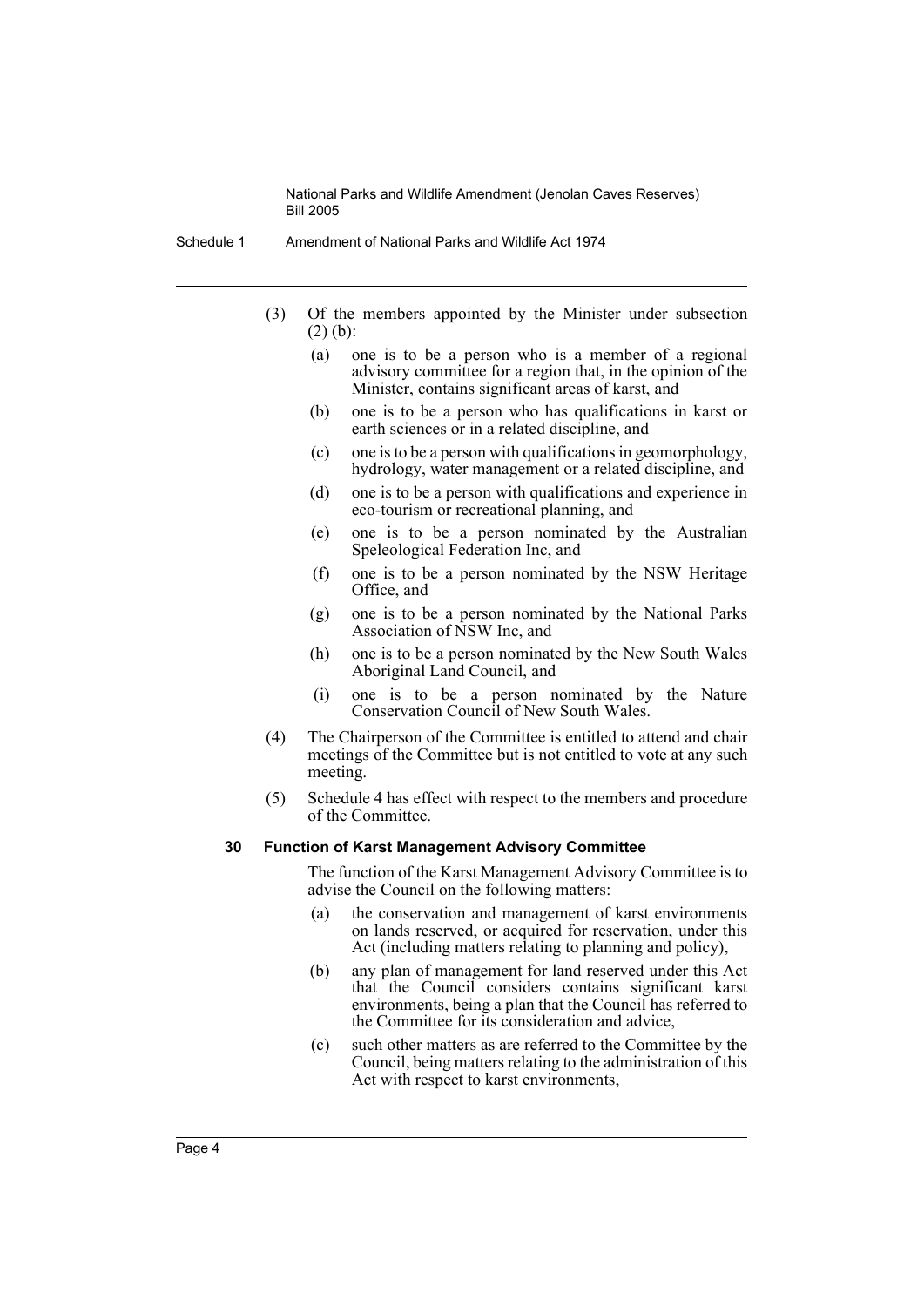Amendment of National Parks and Wildlife Act 1974 Schedule 1

- (d) the development, implementation and review of policies directed towards achieving the objects of this Act in relation to karst environments,
- (e) priorities for research relating to the management and conservation of karst environments across the State,
- (f) opportunities for sustainable visitor use and enjoyment of karst conservation reserves compatible with the reserves' natural and cultural values,
- (g) opportunities for sustainable use (including adaptive reuse) of any buildings or structures on, or modified natural areas of, karst conservation reserves having regard to the conservation of the reserves' natural and cultural values,
- (h) opportunities to secure funding in relation to the management and conservation of karst environments,
- (i) the protection of karst environments across the State,
- (j) assisting, supporting and promoting Government initiatives in relation to karst conservation.

#### **[7] Section 58S Application of certain provisions to karst conservation reserves**

Omit section 58S (2).

**[8] Part 4, Division 8 Abercrombie, Jenolan and Wombeyan Karst Conservation Reserves**

Omit the Division.

# **[9] Section 71BO Definitions**

Omit ", 73 or 75B" from the definition of *responsible authority*. Insert instead "or 73".

#### **[10] Section 72AA Objectives and content of plans of management**

Insert after section 72AA (5):

(5A) A plan of management for a karst conservation reserve is to include environmental performance standards and indicators for the purposes of sections 151 (4A) and 151B (10A) that ensure the environmental values of the reserve are conserved or restored.

#### **[11] Section 75B Plans of management for Jenolan Caves Reserve Trust lands**

Omit the section.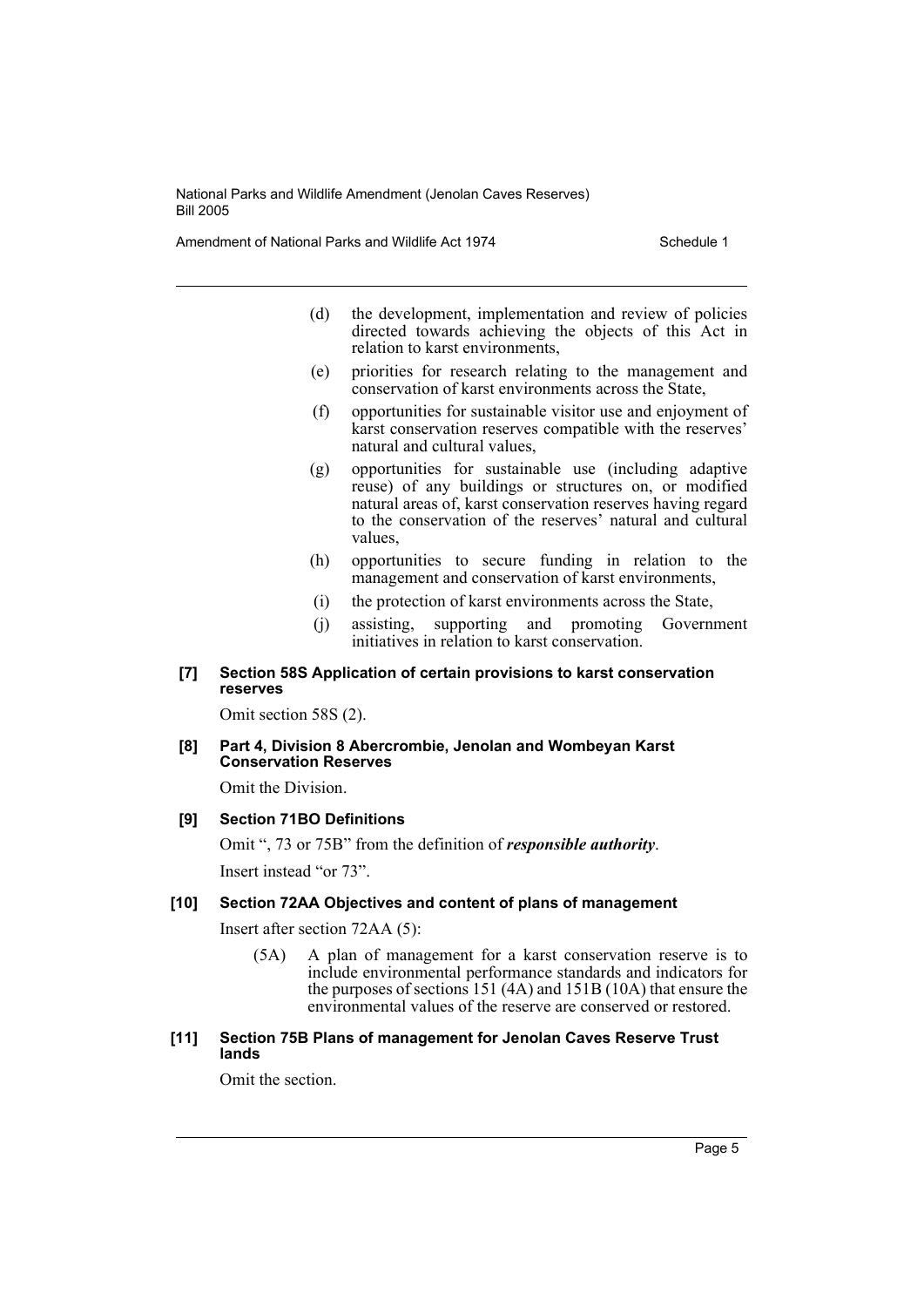Schedule 1 Amendment of National Parks and Wildlife Act 1974

#### **[12] Section 138 Payments into Fund**

Omit section 138 (1A).

# **[13] Section 140 Community service contribution**

Omit section 140 (5).

#### **[14] Section 143 Charges and fees**

Omit section 143 (2).

#### **[15] Section 144A Overdue community service contributions, charges, fees and other money**

Omit "(or, in the case of money payable to the Jenolan Caves Reserve Trust, that Trust)" from section  $144A(\hat{3})$ .

# **[16] Section 146 Acquisition or occupation of lands for certain purposes** Omit section 146 (4).

#### **[17] Section 151 Leases of and licences over reserved or dedicated lands**

Insert after section 151 (4):

- (4A) The Minister is to include:
	- (a) in every lease of lands within a karst conservation reserve granted under subsection (1) (d), and
	- (b) in every licence in relation to lands within a karst conservation reserve granted under subsection (1) (f),

#### a condition requiring:

- (c) the lessee or licensee (in relation to the lands leased or licensed) to comply with the relevant environmental performance standards set out in the plan of management for the reserve, and
- (d) the environmental performance of the lessee or licensee (in relation to the lands leased or licensed) to be measured against the relevant environmental performance indicators set out in that plan of management.
- (4B) The Director-General is (in relation to a lease or licence to which subsection (4A) applies):
	- (a) to monitor:
		- (i) the lessee's or licensee's compliance with the relevant environmental performance standards set out in the relevant plan of management, and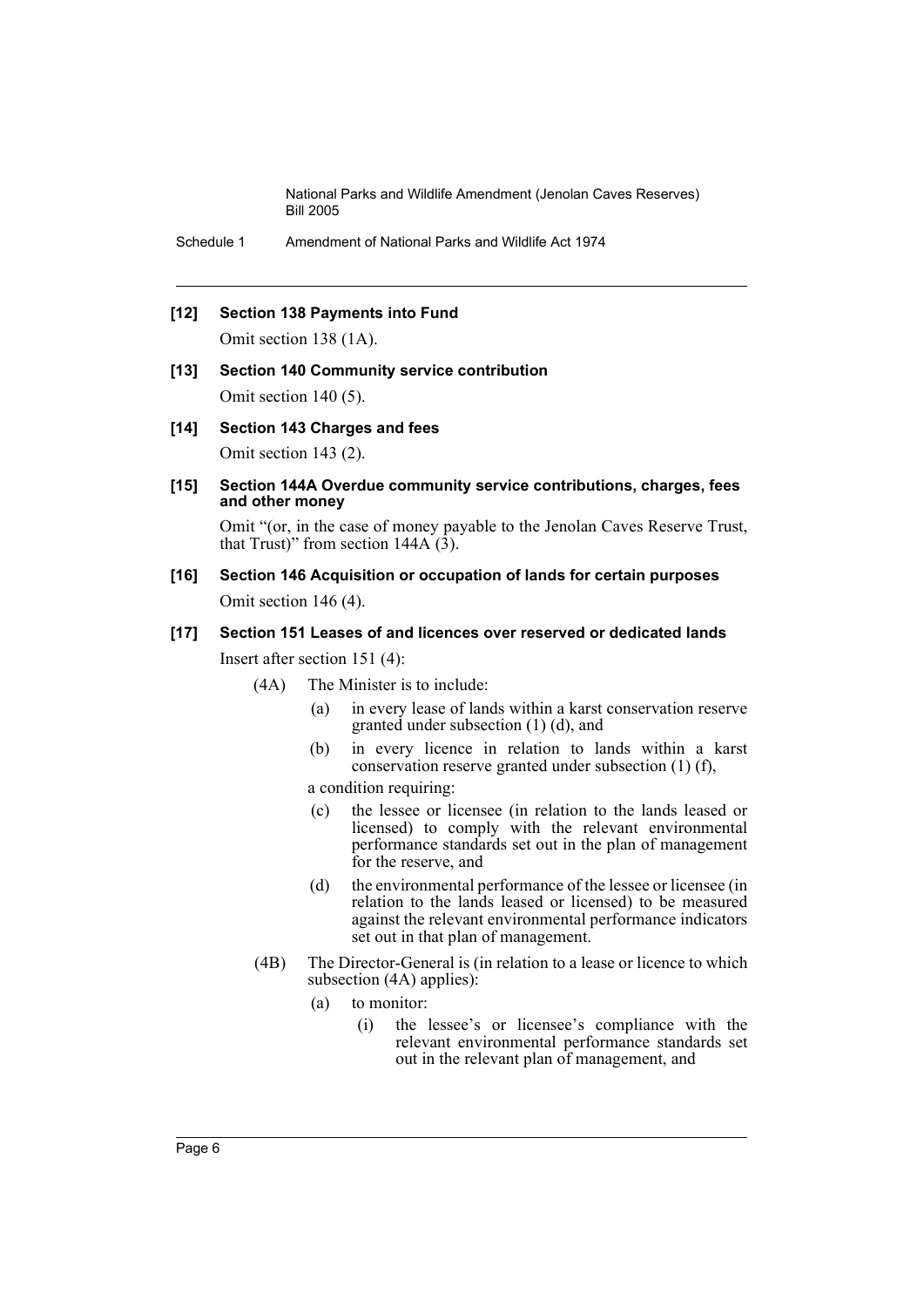Amendment of National Parks and Wildlife Act 1974 Schedule 1

- (ii) the lessee's or licensee's environmental performance as measured against the relevant environmental performance indicators set out in that plan of management, and
- (b) to report on the results of that monitoring, annually, by:
	- (i) recording the results in the register kept under section 151D, and
	- (ii) placing the results on the website of the Department of Environment and Conservation.

#### **[18] Section 151B Leases and licences of reserved land in accordance with plan of management**

Insert after section 151B (10):

- (10A) The Minister is to include in every lease of lands within a karst conservation reserve granted under this section a condition requiring:
	- (a) the lessee (in relation to the lands leased) to comply with the relevant environmental performance standards set out in the plan of management for the reserve, and
	- (b) the environmental performance of the lessee (in relation to the lands leased) to be measured against the relevant environmental performance indicators set out in that plan of management.
- (10B) The Director-General is (in relation to a lease to which subsection (10A) applies):
	- (a) to monitor:
		- (i) the lessee's compliance with the relevant environmental performance standards set out in the relevant plan of management, and
		- (ii) the lessee's environmental performance as measured against the relevant environmental performance indicators set out in that plan of management, and
	- (b) to report on the results of that monitoring, annually, by:
		- (i) recording the results in the register kept under section 151D, and
		- (ii) placing the results on the website of the Department of Environment and Conservation.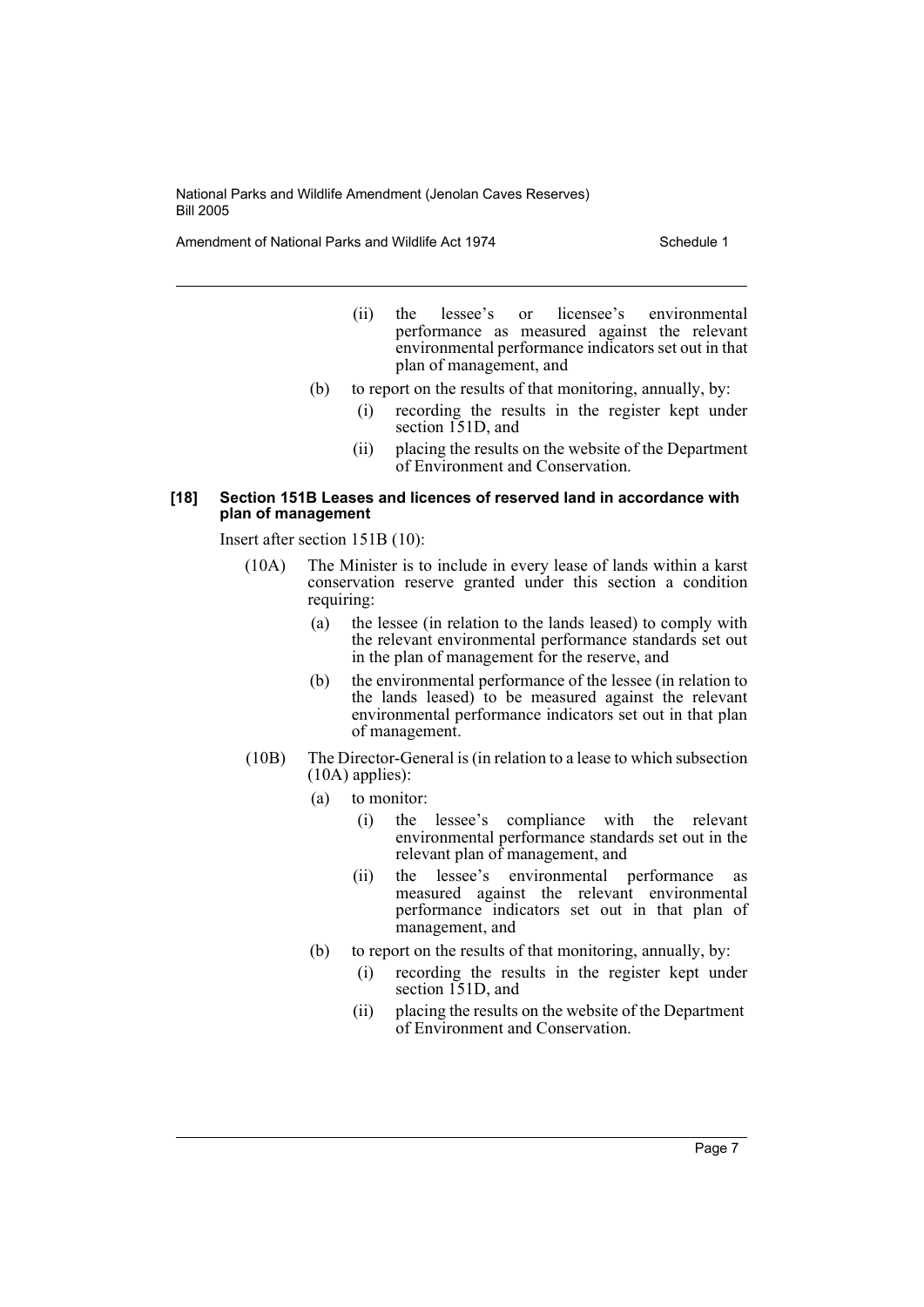Schedule 1 Amendment of National Parks and Wildlife Act 1974

#### **[19] Sections 169 and 170**

Omit ", member of the Jenolan Caves Reserve Trust Board" wherever occurring in sections  $169 (1)–(3)$  and 170.

#### **[20] Sections 169 (1)–(3) and 170**

Omit ", honorary ranger or officer of the Jenolan Caves Reserve Trust" wherever occurring.

Insert instead "or honorary ranger".

#### **[21] Section 170 Corruption**

Omit ", ranger or member" wherever occurring. Insert instead "or ranger".

#### **[22] Section 178 Recovery of charges**

Omit ", the Jenolan Caves Reserve Trust" from section 178 (1).

# **[23] Section 178 (3)**

Omit the subsection.

# **[24] Schedule 3 Savings, transitional and other provisions**

Insert at the end of clause 1 (1):

*National Parks and Wildlife Amendment (Jenolan Caves Reserves) Act 2005*

# **[25] Schedule 3, Part 6**

Insert at the end of the Schedule:

# **Part 6 Provisions consequent on enactment of National Parks and Wildlife Amendment (Jenolan Caves Reserves) Act 2005**

# **45 Definitions and interpretation**

(1) In this Part:

*amending Act* means the *National Parks and Wildlife Amendment (Jenolan Caves Reserves) Act 2005*.

*assets* means any legal or equitable estate or interest (whether present or future and whether vested or contingent) in real or personal property of any description (including money), and includes securities, choses in action and documents.

*conveyance* includes transfer, assignment and assurance.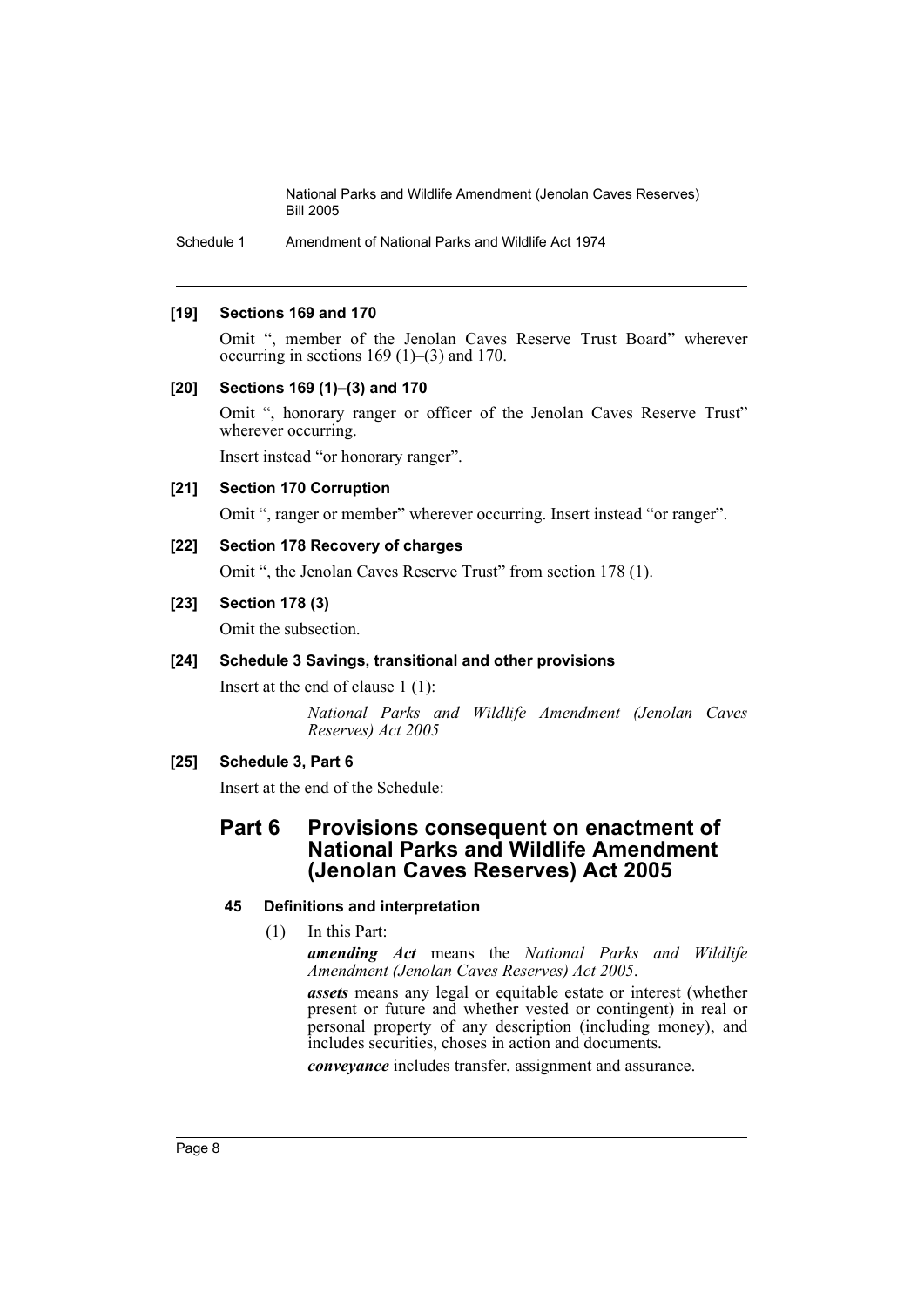Amendment of National Parks and Wildlife Act 1974 Schedule 1

*Department* means the Department of Environment and Conservation.

*Director-General* means the Director-General of the **Department** 

*instrument* means an instrument (other than this Act) that creates, modifies or extinguishes rights or liabilities (or would do so if lodged, filed or registered in accordance with any law), and includes any judgment, order or process of a court.

*liabilities* means all liabilities, debts or obligations (whether present or future and whether vested or contingent).

*relevant period* means the period commencing on the repeal of section 58V by the amending Act and ending on a day to be appointed by proclamation, being a day subsequent to the day on which the Minister first adopts a plan of management for the Jenolan Caves Visitor Use and Services Zone after the period commences.

*rights* means all rights, powers, privileges and immunities (whether present or future and whether vested or contingent).

*the Jenolan Caves Reserves* means the lands reserved under repealed section 58U as the Abercrombie Karst Conservation Reserve, the Jenolan Karst Conservation Reserve and the Wombeyan Karst Conservation Reserve, and any other lands reserved as, or as part of, a karst conservation reserve the care, control and management of which was vested in the Jenolan Caves Reserve Trust, immediately before the repeal of section 58V by the amending Act.

*the Jenolan Caves Visitor Use and Services Zone* means the areas in the Jenolan Caves Reserves shown, on the commencement of this definition, edged heavy black on the map marked "Jenolan Caves Visitor Use and Services Zone", copies of which are deposited in the offices of the Department at Haymarket, Hurstville and Parramatta.

*Trust* means the Jenolan Caves Reserve Trust constituted under repealed section 58V.

*Trust Board* means the Jenolan Caves Reserve Trust Board established under repealed section 58ZA.

(2) In this Part, a reference to a *repealed section*, a *repealed clause* or a *repealed Schedule* is a reference to the section, the clause or the Schedule as in force immediately before its repeal by the amending Act.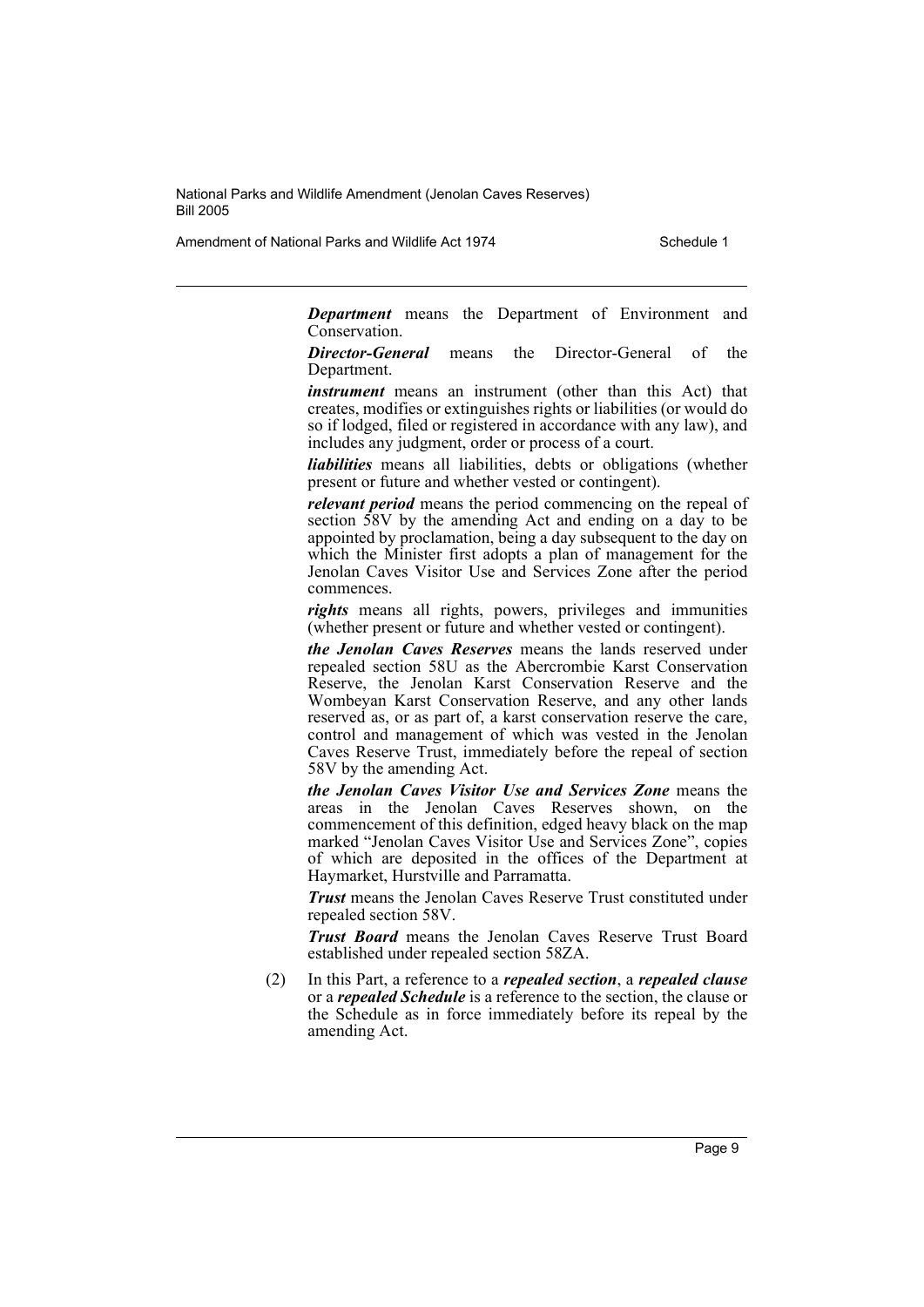Schedule 1 Amendment of National Parks and Wildlife Act 1974

#### **46 General**

The provisions of this Part are subject to any regulations made under clause 1.

#### **47 References to Trust or its staff or Trust lands**

A reference in any other Act, or in any instrument made under any Act or in any instrument of any kind:

- (a) to the Trust is to be read as a reference to the Director-General, and
- (b) to the staff (however expressed) of the Trust is to be read as a reference to the staff of the Department, and
- (c) to Jenolan Caves Reserve Trust lands is to be read as a reference to the Jenolan Caves Reserves.

#### **48 Transfer of care, control and management of Jenolan Caves Reserves**

The care, control and management of the Jenolan Caves Reserves vests in the Director-General for the purposes of this Act.

#### **49 Transfer of assets, rights and liabilities of Trust**

- (1) The assets, rights and liabilities of the Trust are transferred to the Director-General and the following provisions have effect:
	- (a) those assets vest in the Director-General by virtue of this clause and without the need for any conveyance,
	- (b) those rights and liabilities become the rights and liabilities of the Director-General,
	- (c) all proceedings relating to those assets, rights and liabilities commenced before the transfer by or against the Trust and pending immediately before the transfer are taken to be proceedings pending by or against the Director-General,
	- (d) any act, matter or thing relating to those assets, rights and liabilities done or omitted to be done before the transfer by, to or in respect of the Trust is (to the extent that the act, matter or thing has any force or effect) taken to have been done or omitted by, to or in respect of the Director-General.
- (2) Duty is not chargeable in respect of the transfer of assets, rights and liabilities under this clause.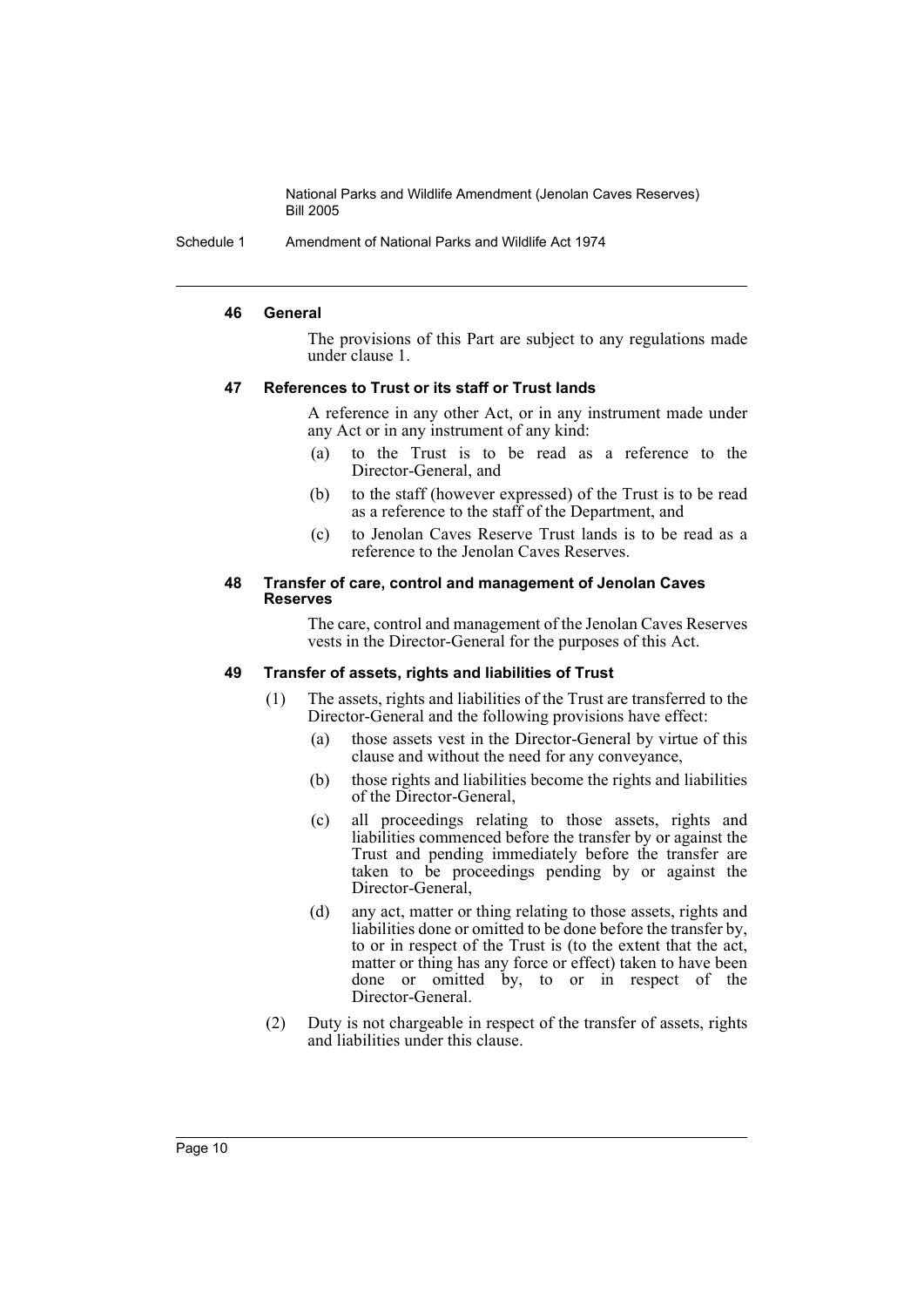Amendment of National Parks and Wildlife Act 1974 Schedule 1

#### **50 Transfer of staff of Trust**

- (1) The persons who are members of staff of the Trust immediately before the repeal of section 58V by the amending Act are transferred to the Department and become members of staff of the Department.
- (2) A person who is transferred to the Department pursuant to subclause (1):
	- (a) retains any rights to leave (including annual leave, extended leave and sick leave) accrued or accruing to the person as a member of staff of the Trust, and
	- (b) is, until such time as provision is otherwise made under any Act or law, to continue to be employed in accordance with any State industrial instrument or determination that, immediately before the transfer, applied to the person as a member of staff of the Trust.

# **51 Trust Board**

- (1) A reference in any other Act, or in any instrument made under any Act or in any instrument of any kind to the Trust Board is to be read as a reference to the Director-General.
- (2) Any act, matter or thing done or omitted to be done by, to or in respect of the Trust Board is (to the extent that the act, matter or thing has any force or effect) to be taken to have been done or omitted to be done by, to or in respect of the Director-General.

# **52 Members of committees**

A person who held office as a member of a committee established under section 58Z immediately before its repeal by the amending Act:

- (a) ceases to hold office, and
- (b) is not entitled to any remuneration or compensation because of the loss of that office.

#### **53 Continuation of reserved status of land reserved under section 58U**

- (1) Land reserved as a karst conservation reserve under repealed section 58U (1) continues to be so reserved as if that subsection (and repealed Schedule 4) had not been repealed.
- (2) Repealed section 58U (2) and (3) (but not repealed section  $58\bar{U}$  (4)) continue to apply to the land referred to in subclause (1) as if those provisions had not been repealed.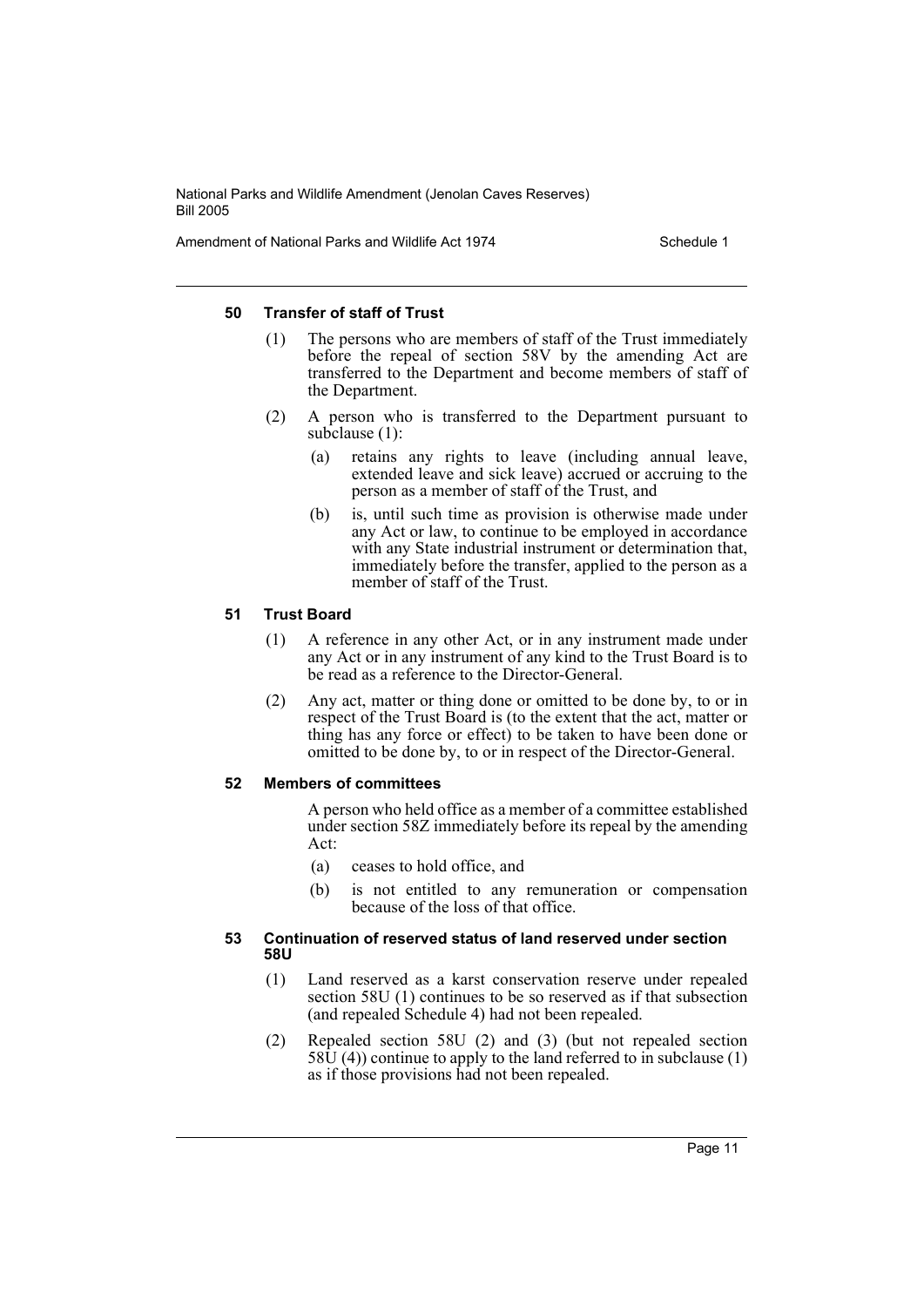Schedule 1 Amendment of National Parks and Wildlife Act 1974

#### **54 Continuation of reserved status of land referred to in section 58W**

No amendment made by the amending Act affects a reservation of land made by a notice referred to in repealed section 58W (4).

#### **55 Funds of Trust**

Any account maintained by the Trust under repealed section 58X and operating on the repeal of section 58V by the amending Act is to be closed by the Director-General and any amount standing to its credit is to be paid into the Fund.

#### **56 Operation of Part**

The operation of this Part is not to be regarded:

- (a) as a breach of contract or confidence or otherwise as a civil wrong, or
- (b) as a breach of any contractual provision prohibiting, restricting or regulating the assignment or transfer of assets, rights or liabilities, or
- (c) as giving rise to any remedy by a party to an instrument, or as causing or permitting the termination of any instrument, because of a change in the beneficial or legal ownership of any asset, right or liability, or
- (d) as an event of default under any contract or other agreement.

#### **57 Operation of certain provisions in this Part during relevant period**

- (1) During the relevant period:
	- (a) clause 47 (a) operates in relation to references to the Trust only to the extent that the Trust is not taken to continue under clause 58, and
	- (b) clause 47 (b) operates in relation to references to staff of the Trust only to the extent that such staff have become members of staff of the Department under clause 50, and
	- (c) clause 48 does not operate in relation to the Jenolan Caves Visitor Use and Services Zone, and
	- (d) clause 49 does not operate in relation to assets, rights and liabilities of the Trust in relation to the Jenolan Caves Visitor Use and Services Zone, and
	- (e) clause 50 operates only in relation to a person who was, immediately before the repeal of section 58V by the amending Act, the Jenolan ranger or a permanent or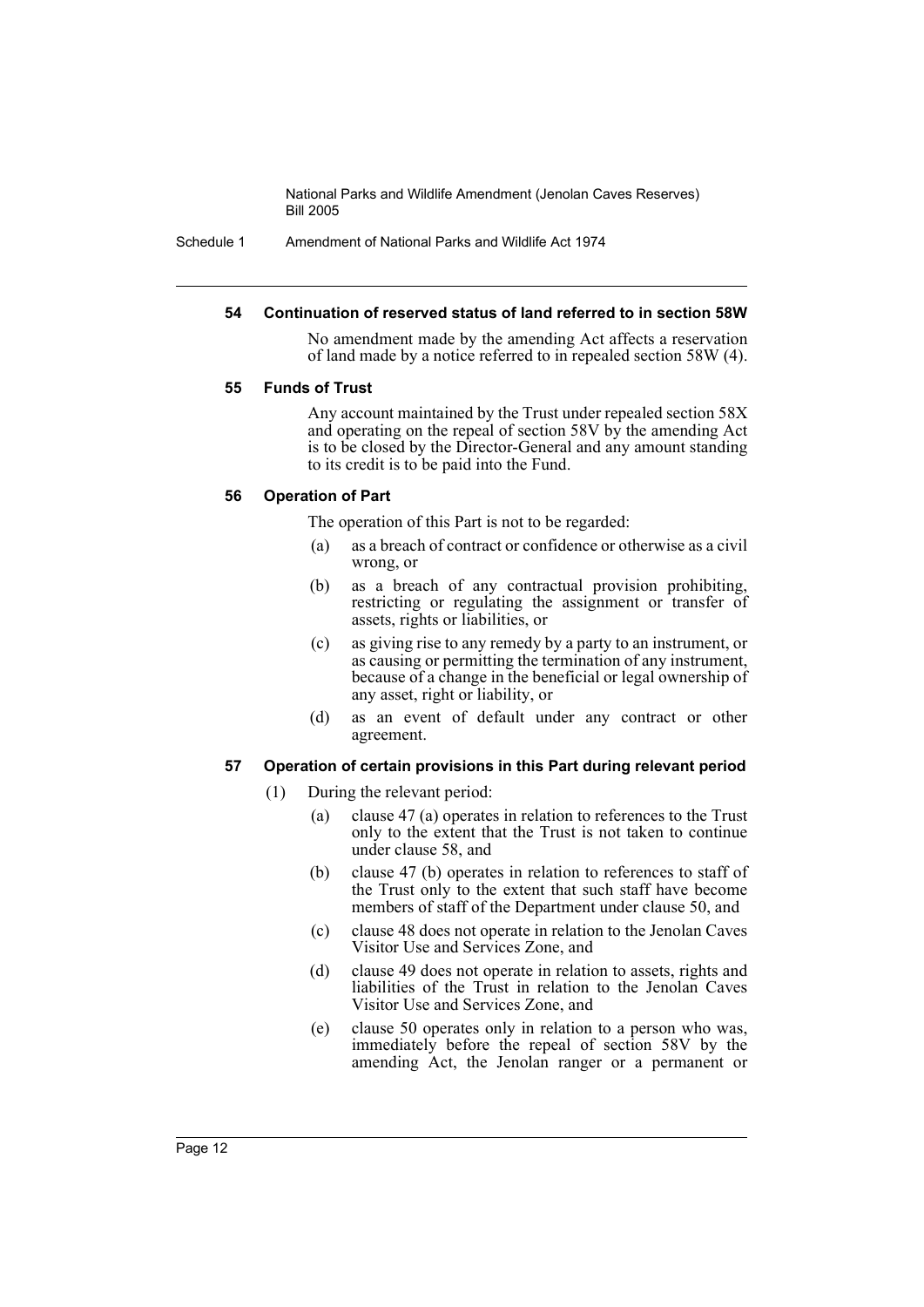Amendment of National Parks and Wildlife Act 1974 Schedule 1

temporary member of staff of the Wombeyan Caves, the Abercrombie Caves or the Karst Conservation Unit, and

- (f) clause 51 operates only to the extent that the Trust is not taken to continue under clause 58.
- (2) Clauses 52 and 55 commence on the expiry of the relevant period.
- (3) This clause, clause 58 and the definitions of *the Jenolan Caves Visitor Use and Services Zone* and *relevant period* in clause 45 (1), are repealed on the expiry of the relevant period.

#### **58 Interim management of Jenolan Caves Visitor Use and Services Zone**

- (1) Despite the repeal of section 58V by the amending Act, the Trust is taken to continue during the relevant period for the purposes of this clause.
- (2) The Minister is to appoint an administrator to manage the affairs of the Trust in relation to the Jenolan Caves Visitor Use and Services Zone during the relevant period.
- (3) During the relevant period:
	- (a) the administrator has all the responsibilities, powers, authorities, duties and functions that the Trust had in relation to the Jenolan Caves Visitor Use and Services Zone immediately before the repeal of section 58V by the amending Act, and
	- (b) any provision amended or repealed by Schedule 1 to the amending Act that is relevant to the operation of paragraph (a) (including repealed section 58ZD) continues to apply for the purposes of, and to the extent required by, that paragraph, as if the provision had not been so amended or repealed.
- (4) During the relevant period:
	- (a) repealed section 58ZE  $(4)$ – $(6)$  apply to the administrator as if those provisions were still in force, and
	- (b) repealed clause 15 of Schedule 6 applies to the administrator, and any person acting under the direction of the administrator, as if that clause were still in force.
- (5) During the relevant period, repealed Schedule 5A continues to apply to the staff of the Trust (other than staff referred to in clause  $57(1)$  (e)) as if that Schedule were still in force.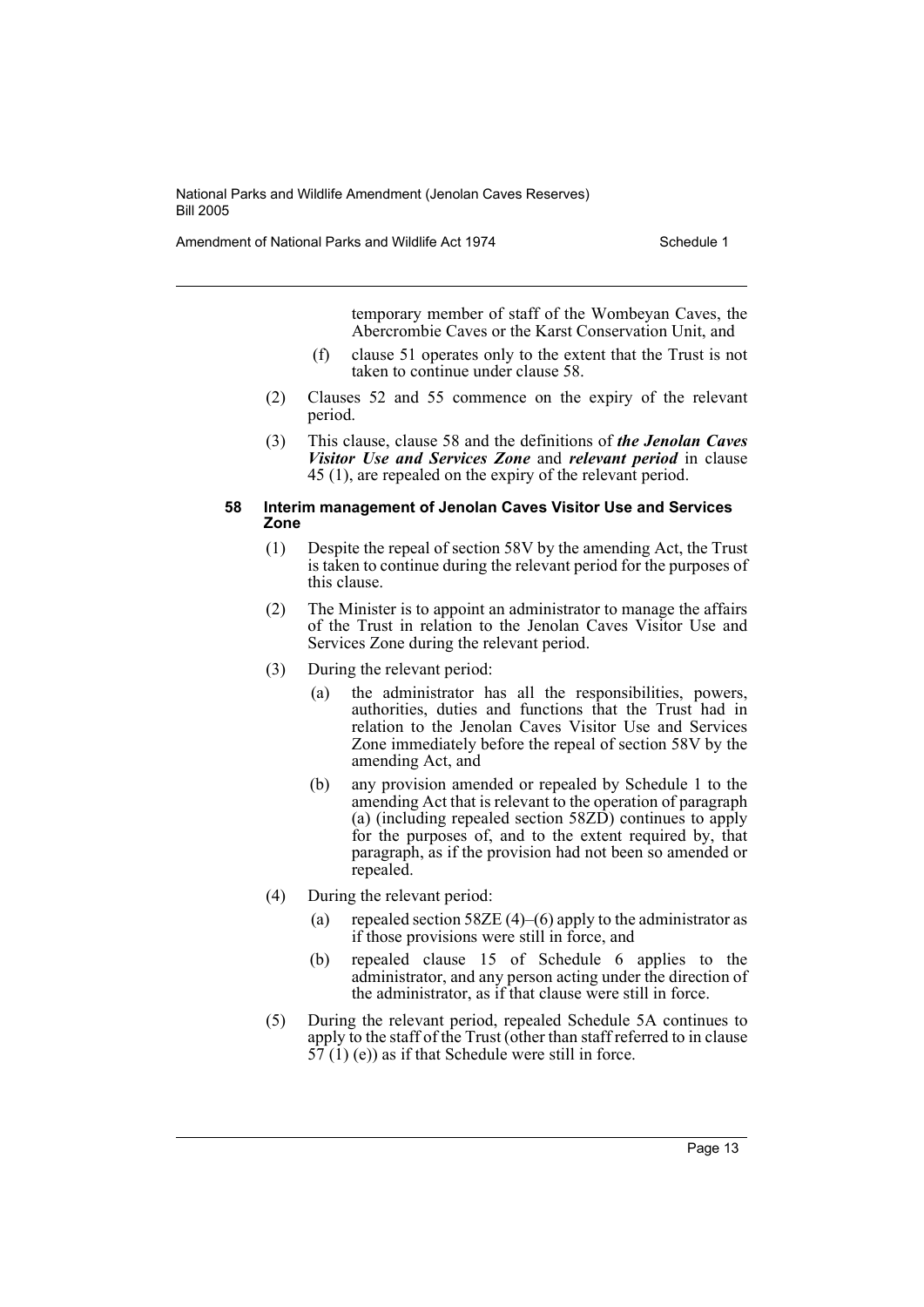Schedule 1 Amendment of National Parks and Wildlife Act 1974

- (6) On and from the commencement of the relevant period until the day on which the Minister first adopts a plan of management for the Jenolan Caves Visitor Use and Services Zone after that commencement, the Minister must not:
	- (a) consent to any lease or licence of land within that Zone under repealed section 58ZB (as continued in force under subclause (3)), or
	- (b) grant any lease of land within that Zone under section  $151$  (1) (d) or 151B or any licence in relation to land within that Zone under section 151 (1) (f),

the term of which (including any option to renew) exceeds 2 years.

(7) The Trust is dissolved on the expiration of the relevant period.

#### **59 Conditions in leases and licences under sections 151 and 151B**

An amendment made by Schedule 1 [17] or [18] to the amending Act does not apply to a lease or licence granted before the commencement of the amendment, or to the renewal of a lease or licence after that commencement under an option to renew that was granted before that commencement.

# **[26] Schedule 4**

Omit the Schedule. Insert instead:

# **Schedule 4 Karst Management Advisory Committee**

(Section 29 (5))

# **1 Definitions**

In this Schedule:

*appointed member* means a member other than the Chairperson. *Chairperson* means the Chairperson of the Committee.

*Committee* means the Karst Management Advisory Committee constituted by this Act.

*member* means a member of the Committee.

# **2 Nomination of members**

If, for the purposes of section 29 (3) (e), (f), (g), (h) or (i), a nomination is not made within the time or in the manner specified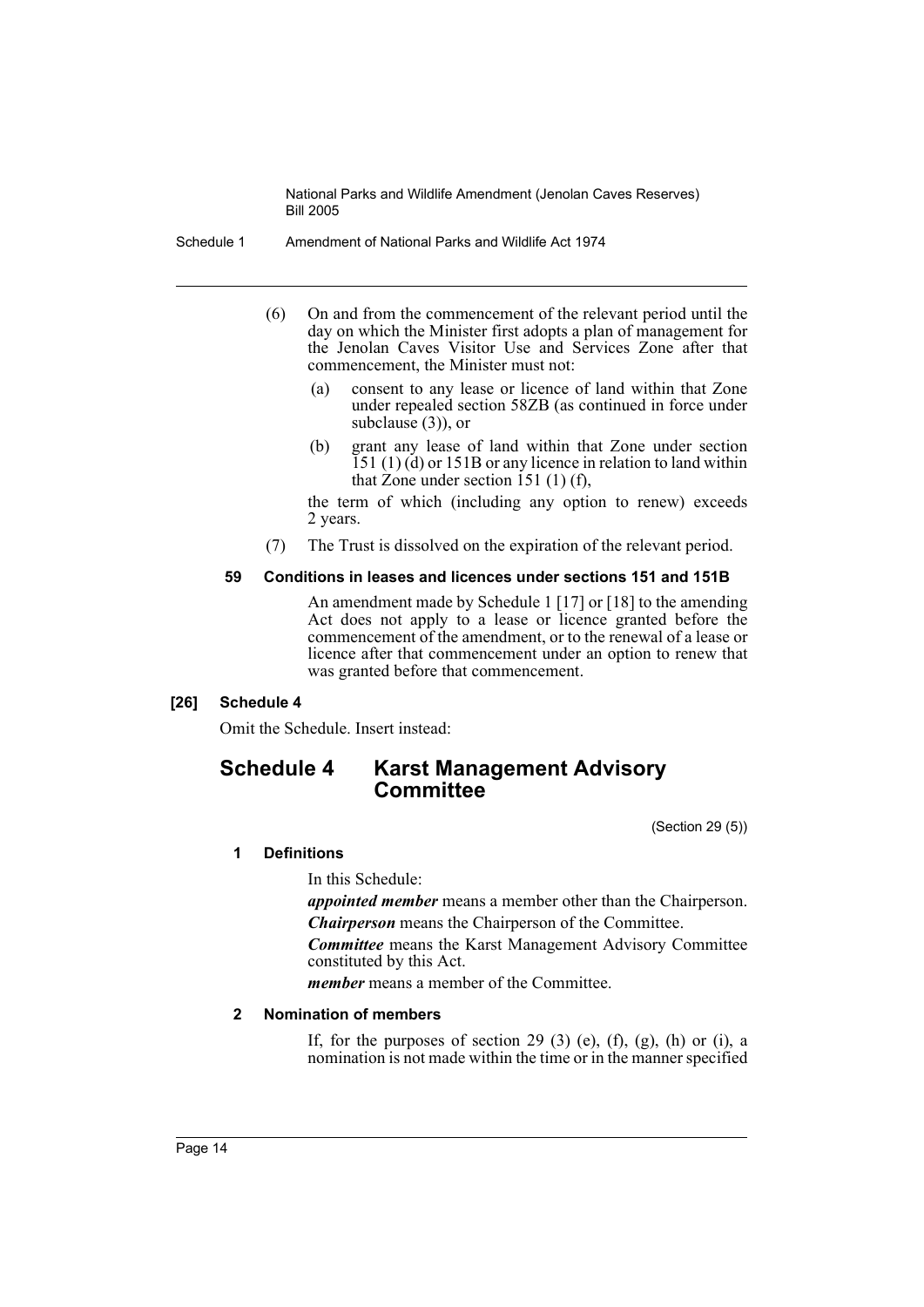Amendment of National Parks and Wildlife Act 1974 Schedule 1

by the Minister in a written notice given to the person or body entitled to make the nomination:

- (a) the Minister may appoint a person to be a member of the Committee instead of the person required to be appointed under section 29 (3) (e),  $(\hat{f})$ ,  $(g)$ ,  $(h)$  or  $(i)$ , and
- (b) the person so appointed is taken to have been duly nominated.

#### **3 Removal from office**

The Minister may remove from office any appointed member at any time.

#### **4 Vacancy in office of member**

The office of an appointed member becomes vacant if the member:

- (a) dies, or
- (b) completes a term of office and is not re-appointed, or
- (c) resigns the office by instrument in writing addressed to the Minister, or
- (d) becomes a mentally incapacitated person, or
- (e) is removed from office by the Minister under clause 3.

#### **5 Vacancies**

If the office of an appointed member becomes vacant, a person is, subject to this Act, to be appointed to fill the vacancy.

#### **6 Acting members**

- (1) The Minister may, from time to time, appoint a person to act in the office of an appointed member during the illness or absence of the appointed member, and the person, while so acting, has and may exercise all the functions of the appointed member and is taken to be an appointed member.
- (2) The Minister may remove a person from the office to which the person was appointed under this clause.
- (3) For the purposes of this clause, a vacancy in the office of a member is regarded as an absence from office of the member.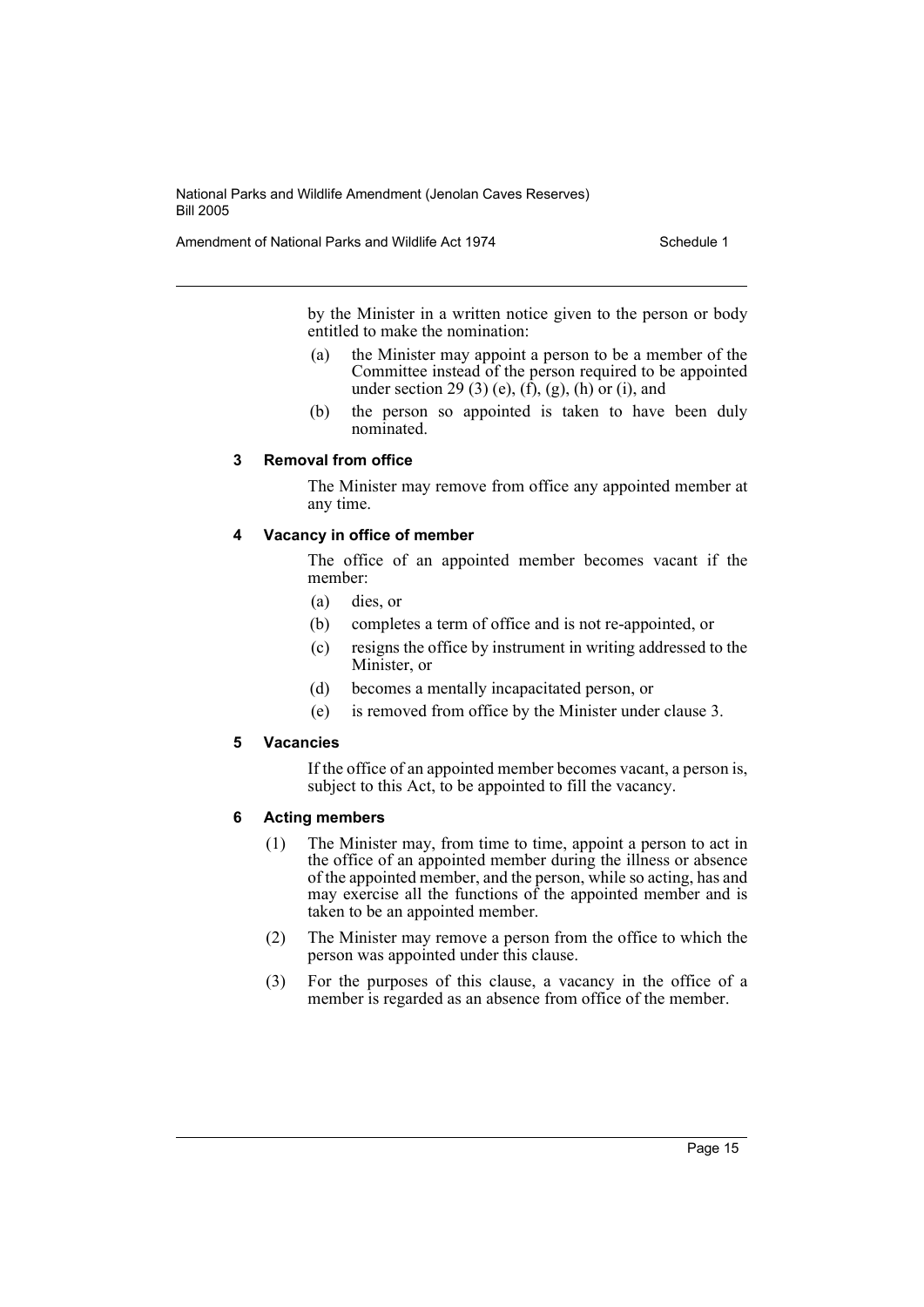Schedule 1 Amendment of National Parks and Wildlife Act 1974

#### **7 Term of office**

Subject to this Schedule, an appointed member holds office for such period not exceeding 5 years as may be specified in the instrument of appointment of the member, but is eligible (if otherwise qualified) for re-appointment.

#### **8 Quorum**

The quorum for a meeting of the Committee is 6 members.

#### **9 Voting**

A decision supported by a majority of the votes cast at a meeting of the Committee at which a quorum is present is the decision of the Committee.

#### **10 Transaction of business outside meetings or by telephone**

- (1) The Committee may, if it thinks fit, transact any of its business by the circulation of papers among all the members of the Committee for the time being, and a resolution in writing approved in writing by a majority of those members is taken to be a decision of the Committee.
- (2) The Committee may, if it thinks fit, transact any of its business at a meeting at which members (or some members) participate by telephone, closed-circuit television or other means, but only if any member who speaks on a matter before the meeting can be heard by the other members.
- (3) For the purposes of:
	- (a) the approval of a resolution under subclause (1), or
	- (b) a meeting held in accordance with subclause (2),

the Chairperson of the Committee and each member of the Committee have the same voting rights as they have at an ordinary meeting of the Committee.

- (4) A resolution approved under subclause (1) is, subject to the regulations, to be recorded in the minutes of the meetings of the Committee.
- (5) Papers may be circulated among the members for the purposes of subclause (1) by facsimile or other transmission of the information in the papers concerned.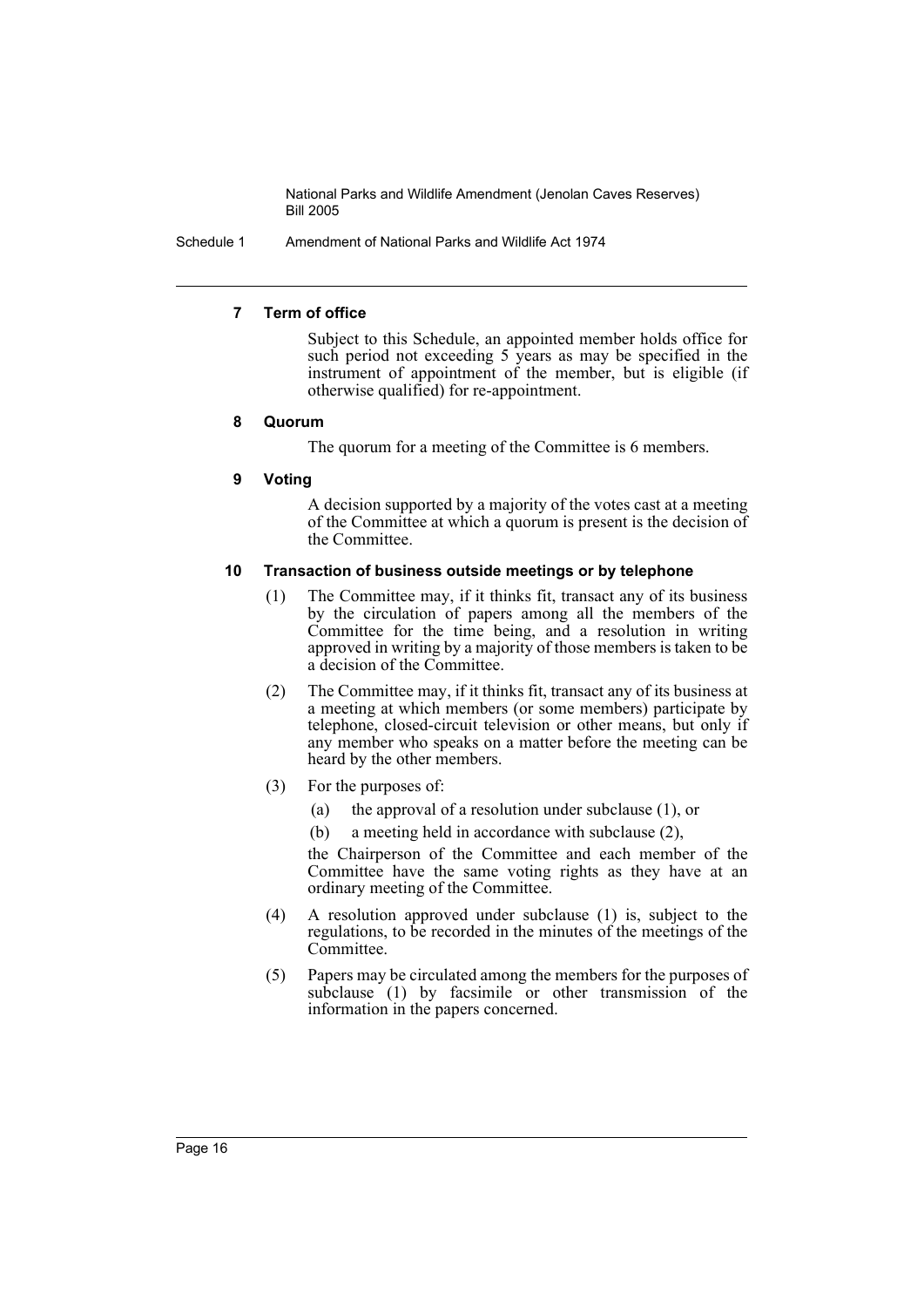Amendment of National Parks and Wildlife Act 1974 Schedule 1

# **11 Procedure**

- (1) Subject to this Act and the direction of the Minister, the procedure for calling meetings of the Committee and for the conduct of business at those meetings is to be as determined by the Committee.
- (2) The Director-General is to call the first meeting of the Committee in such manner as the Director-General thinks fit.

#### **12 Expenses**

A member is entitled to receive such travelling and other expenses (if any) as the Minister may determine in respect of the member.

# **[27] Schedules 5, 5A and 6**

Omit the Schedules.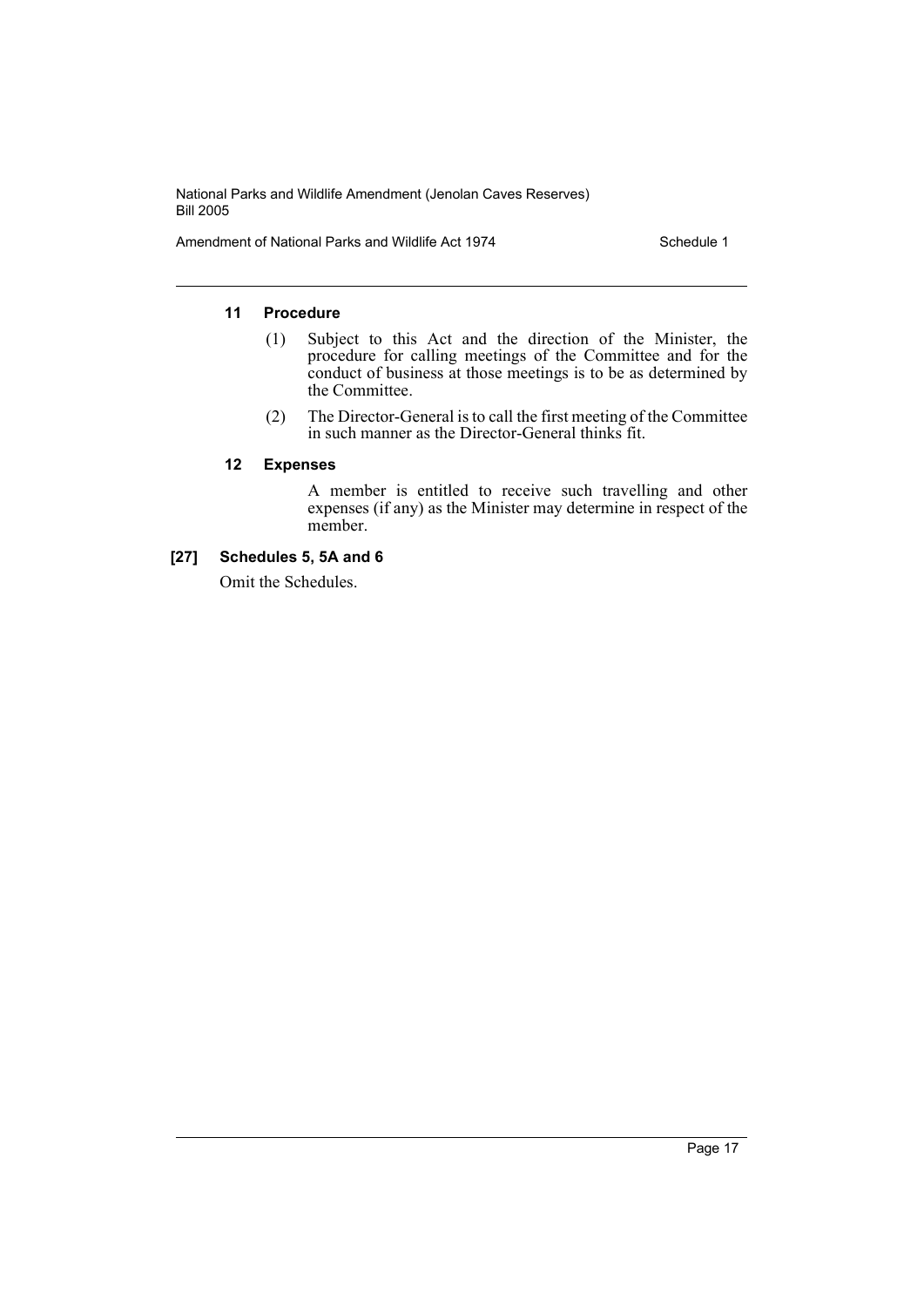Schedule 2 Amendment of other legislation

# <span id="page-18-0"></span>**Schedule 2 Amendment of other legislation**

(Section 4)

# **2.1 First State Superannuation Act 1992 No 100**

# **Schedule 1 Employers**

Omit "Jenolan Caves Reserve Trust".

# **2.2 National Parks and Wildlife Regulation 2002**

# **[1] Clause 3 Definitions**

Omit paragraph (c) from the definition of *park authority* in clause 3 (1).

# **[2] Clause 3 (1), definition of "park authority"**

Omit "(other than a karst conservation reserve of which the Jenolan Caves Reserve Trust is trustee)" from paragraph (d).

# **2.3 Public Finance and Audit Act 1983 No 152**

# **Schedule 2 Statutory bodies**

Omit "Jenolan Caves Reserve Trust".

# **2.4 Public Reserves Management Fund Act 1987 No 179**

**Section 6 Payments out of Public Reserves Management Fund**

Omit section 6 (1) (f1).

# **2.5 State Authorities Non-contributory Superannuation Act 1987 No 212**

# **Schedule 1 Employers**

Omit "Jenolan Caves Reserve Trust" from Part 1.

# **2.6 State Authorities Superannuation Act 1987 No 211**

# **Schedule 1 Employers**

Omit "Jenolan Caves Reserve Trust" from Part 1.